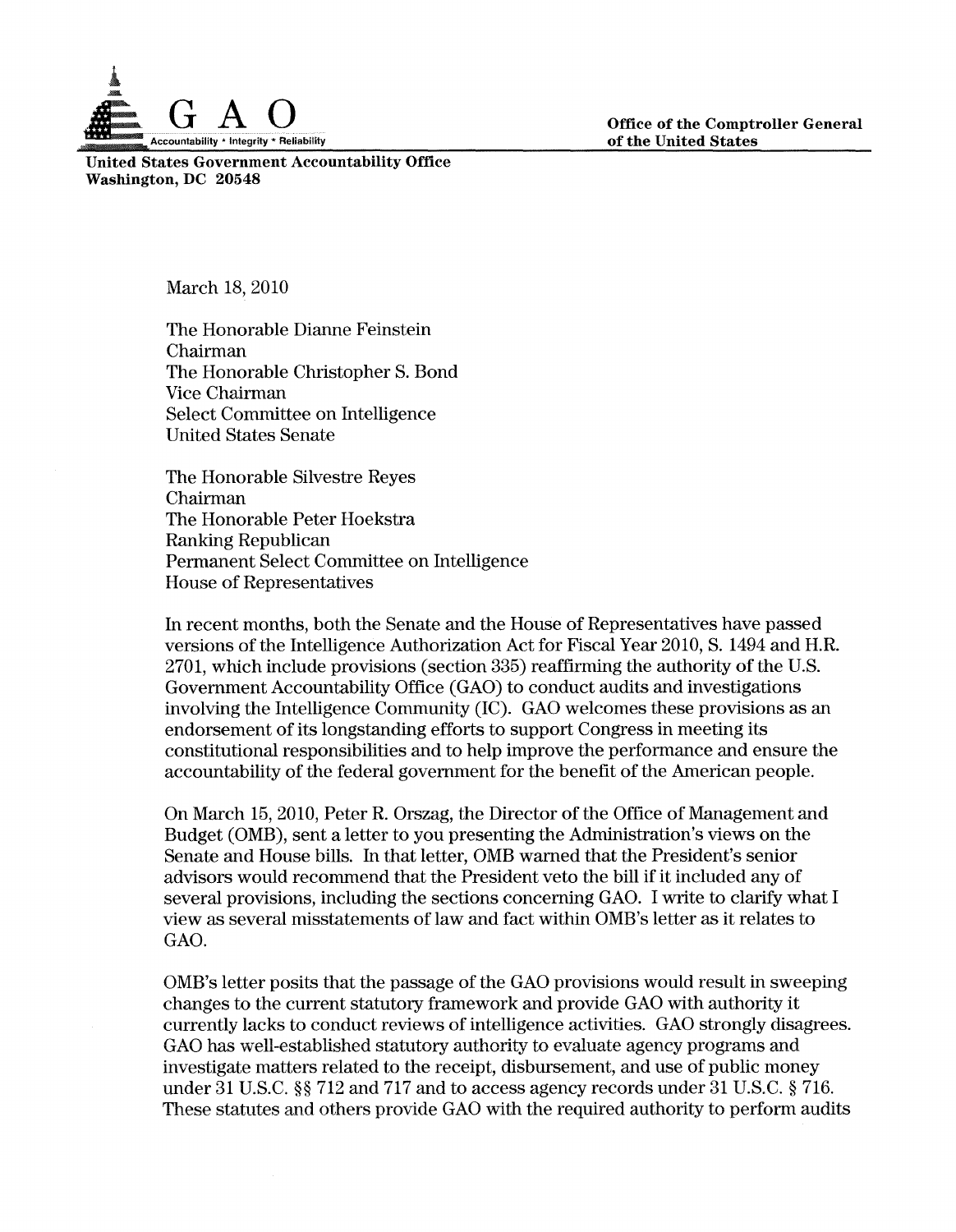and evaluations of IC activities. Within GAO's authority, specific safeguards exist to reflect the particularly sensitive nature of certain intelligence activities and programs.<sup>1</sup> The proposed legislative provisions in essence reaffirm GAO's existing authority in order to address the lack of cooperation GAO has received from certain elements of the IC in carrying out work at the specific request of the intelligence committees, and other committees of jurisdiction as defined by the rules of the Senate and House.

GAO acknowledges and does not seek to displace the special relationship between the congressional intelligence committees and the IC. However, GAO does not agree with the Administration's view, originating in a 1988 opinion of the Department of Justice's Office of Legal Counsel, that the creation of the congressional intelligence oversight structure (codified at 50 U.S.C. § 413) implicitly exempted reviews of intelligence activities from the scope of  $GAO$ 's existing audit authority.<sup>2</sup> Neither the language of section 413 nor its legislative history provides support for this position. Moreover, the executive branch has expansively applied the 1988 opinion as precluding GAO reviews of matters that extend well beyond traditional intelligence activities. This has resulted in GAO frequently being unable to obtain the access or cooperation necessary to provide useful information to the Congress on matters involving the IC.

In the post-9/11 context, and in light of the Intelligence Reform and Terrorism Prevention Act of 2004, oversight of an increasingly unified and active IC has taken on new prominence. GAO has received intelligence committee requests to examine issues primarily involving the management and administration of the IC in recent years, but has faced resistance from the IC that has prevented some of that work from being completed. In addition, GAO has continued to undertake work involving elements of the IC when requested by other committees with jurisdiction over those elements, or for cross-jurisdictional matters.<sup>3</sup> Even where the matters under evaluation are well outside the scope of traditional intelligence activities--such as programs involving information sharing and human capital management--GAO has encountered resistance. This situation has greatly impeded GAO's work for the intelligence committees and also jeopardizes some of GAO's work for other committees of jurisdiction, including Armed Services, Appropriations, Judiciary, and Foreign Relations, among others.

In closing, I would like to reiterate that while intelligence oversight poses unique challenges, GAO can play an important role in such oversight, and that role is well

<sup>&</sup>lt;sup>1</sup> These include narrow statutory limitations on our financial audits of certain "unvouchered" accounts, 31 U.S.C. § 3524, and on our authority to file a civil action to compel access to certain foreign intelligence and counterintelligence information, 31 U.S.C. § 716(d)(1)(A).

 $2^{2}$  12 Op. Off. Legal Counsel 171 (1988).

 $\beta$  While OMB claims in its letter that the Senate and House bills would undermine the oversight relationship between the IC and the intelligence committees by allowing other committees with "arguable" jurisdiction to request GAO reviews of intelligence programs or activities, the proposed provisions are actually consistent with current law. Under  $31$  U.S.C. §  $717(b)(3)$ , GAO is required to undertake reviews for committees with jurisdiction over a program or activity, as determined based on well-established Senate and House rules.